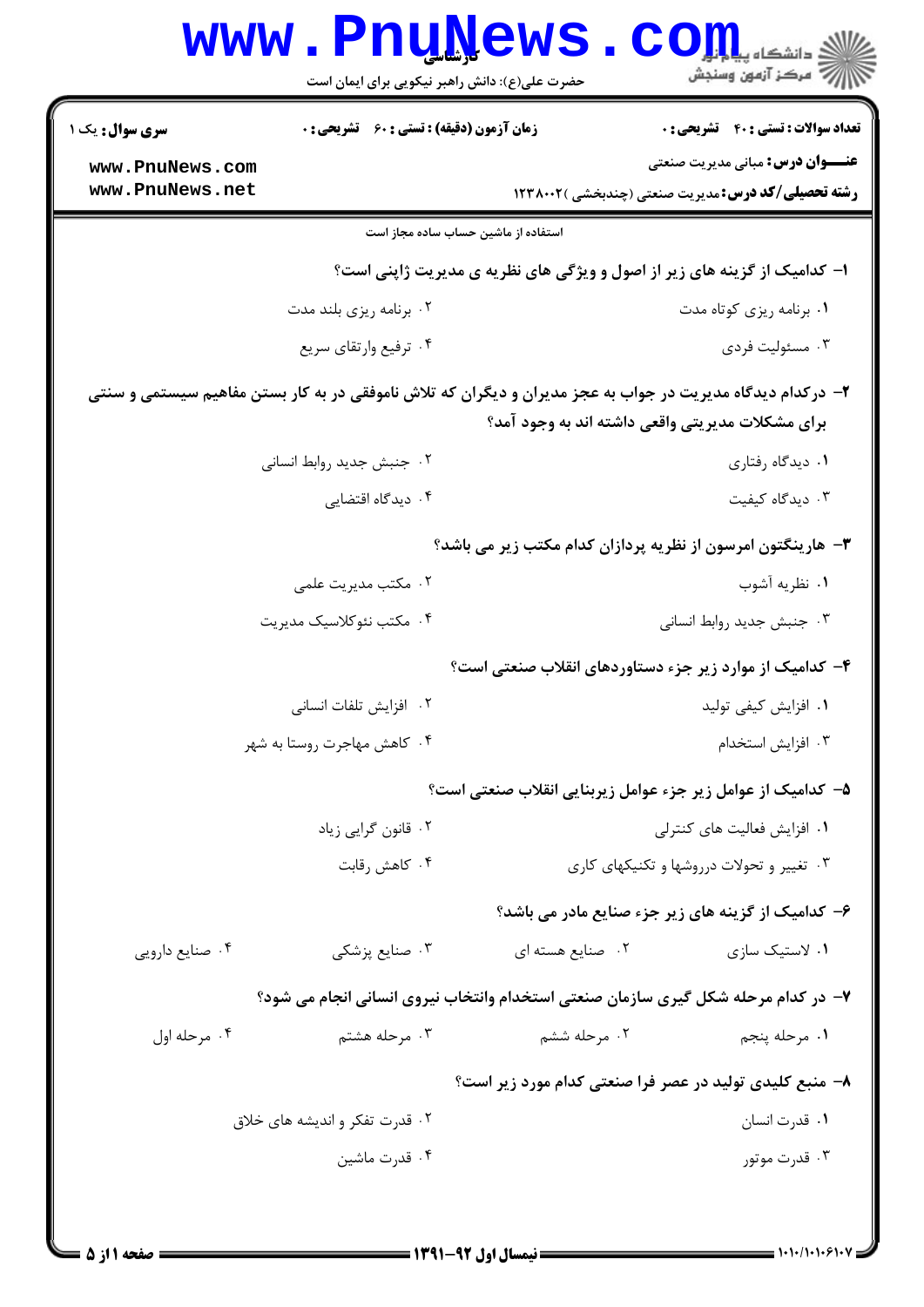|                                                                    | <b>www.PnuNews</b><br>حضرت علی(ع): دانش راهبر نیکویی برای ایمان است |                   | ر آمرڪز آزمون وسنڊش                                                                                                                                                         |  |
|--------------------------------------------------------------------|---------------------------------------------------------------------|-------------------|-----------------------------------------------------------------------------------------------------------------------------------------------------------------------------|--|
| <b>سری سوال :</b> ۱ یک                                             | <b>زمان آزمون (دقیقه) : تستی : 60 ٪ تشریحی : 0</b>                  |                   | تعداد سوالات : تستى : 40 - تشريحي : 0                                                                                                                                       |  |
| www.PnuNews.com<br>www.PnuNews.net                                 |                                                                     |                   | <b>عنـــوان درس:</b> مبانی مدیریت صنعتی<br><b>رشته تحصیلی/کد درس: م</b> دیریت صنعتی (چندبخشی )۱۲۳۸۰۰۲                                                                       |  |
|                                                                    |                                                                     |                   | ۹- کدامیک از گزینه ها از عوامل مؤثر بر شکل گیری مدیریت صنعتی می باشد؟                                                                                                       |  |
| ۰۴ عوامل محیطی                                                     | ۰۳ عوامل انسانی                                                     | ۰۲ عوامل فرهنگی   | ۰۱ ساختار مکانیکی                                                                                                                                                           |  |
|                                                                    |                                                                     |                   | <b>۰۱</b> - همه گزینه های زیر واحدهای سازمانی تحت رهبری مدیریت صنعتی می باشد به جز؟                                                                                         |  |
|                                                                    | ۰۲ واحد مهارت                                                       |                   | ۰۱ واحد بازرگانی و فروش                                                                                                                                                     |  |
|                                                                    | ۰۴ واحد منابع انساني                                                |                   | ۰۳ واحد خدمات                                                                                                                                                               |  |
|                                                                    |                                                                     |                   | 1۱– کدامیک از استراتژی های زیر چگونگی تطبیق توانایی تکنولوژیکی سازمان با نیازهای بازار را مشخص می کند تا به آن<br>وسیله سازمان بتواند قدرت رقابتی کالا وخدمات را گسترش دهد؟ |  |
|                                                                    | ۰۲ استراتژی انعطاف پذیر                                             |                   | ۰۱ استراتژی طرح                                                                                                                                                             |  |
|                                                                    | ۰۴ استراتژی تکنولوژی                                                |                   | ۰۳ استراتژی سازمانی چابک                                                                                                                                                    |  |
| ۱۲- کدامیک از گزینه های زیر از ویژگی های استراتژی تولید انبوه است؟ |                                                                     |                   |                                                                                                                                                                             |  |
|                                                                    | ۰۲ افزایش هزینه تولید                                               |                   | ۰۱ سرمایه گذاری ثابت جزئی                                                                                                                                                   |  |
|                                                                    | ۰۴ کارگران ساده                                                     |                   | ۰۳ تجهیزات غیر تخصصی                                                                                                                                                        |  |
|                                                                    |                                                                     |                   | ۱۳- کدامیک از موارد زیر جزء فرآیندهای تلفیقی موجود در کار خانه است؟                                                                                                         |  |
|                                                                    | ٠٢ پالايشگاه نفت                                                    |                   | ١. ذوب آهن                                                                                                                                                                  |  |
|                                                                    | ۰۴ شرکتهای شیر پاستوریزه                                            |                   | ۰۳ صنعت دارو سازي                                                                                                                                                           |  |
|                                                                    |                                                                     |                   | ۱۴– بیشترین توجه سازمانهای خدماتی بر چیست؟                                                                                                                                  |  |
| ۰۴ مهارت انسانی                                                    | ۰۳ انسجام فعاليتها                                                  | ۰۲ مهارت فنی      | ۰۱ بهره وري                                                                                                                                                                 |  |
|                                                                    |                                                                     |                   | ۱۵– در کدامیک از ساختارها و مدلهای طراحی ساختار در سازمانهای صنعتی کنترل سازمان در دست مدیران میانی قرار دارد؟                                                              |  |
| ۰۴ بوروکراسی ماشینی                                                | ۰۳ بوروکراسی حرفه ای                                                | ۰۲ شعبه ای        | ۰۱ ادهوکراسی                                                                                                                                                                |  |
|                                                                    |                                                                     |                   | ۱۶– کدامیک از روشهای توسعه ای داخلی سیستمهای تولید را میتوان در اطراف یا در سه طرف کارخانه پیاده کرد؟                                                                       |  |
|                                                                    | ۰۲ طرح توسعه C شکل $\cdot$                                          |                   | ا. طرح توسعه $\mathrm{T}$ شکل $\cdot$                                                                                                                                       |  |
|                                                                    | ۰۴ طرح توسعه أينه اي                                                |                   | ۰۳ طرح توسعه üلشکل                                                                                                                                                          |  |
|                                                                    |                                                                     |                   | ۱۷– از انواع تصمیمات مهم است که اصلاحاتی بر عملیات و تصمیمات عادی گذشته انجام می دهد؟                                                                                       |  |
| ۰۴ تصمیمات عملیاتی                                                 | ۰۳ تصمیمات روزمره                                                   | ۰۲ تصمیمات سازگار | ٠١ تصميمات نوين                                                                                                                                                             |  |
| ـــــــــ صفحه 12: 5                                               |                                                                     |                   |                                                                                                                                                                             |  |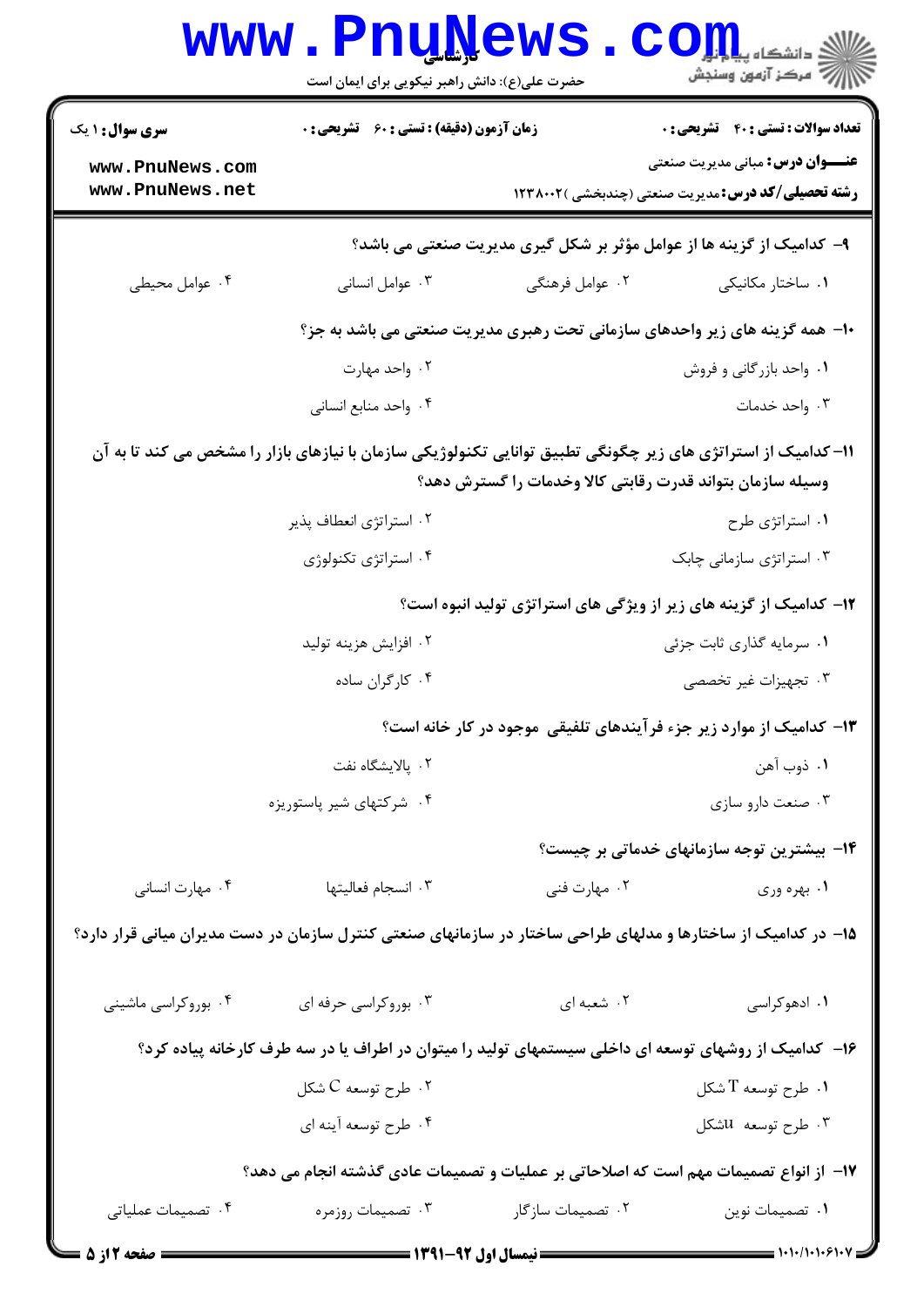| <b>سری سوال : ۱ یک</b>                                                                                           | زمان آزمون (دقیقه) : تستی : 60 ٪ تشریحی : 0 |                                                                                                          | <b>تعداد سوالات : تستی : 40 ٪ تشریحی : 0</b>              |
|------------------------------------------------------------------------------------------------------------------|---------------------------------------------|----------------------------------------------------------------------------------------------------------|-----------------------------------------------------------|
| www.PnuNews.com                                                                                                  |                                             |                                                                                                          | <b>عنـــوان درس:</b> مبانی مدیریت صنعتی                   |
| www.PnuNews.net                                                                                                  |                                             |                                                                                                          | <b>رشته تحصیلی/کد درس:</b> مدیریت صنعتی (چندبخشی )۱۲۳۸۰۰۲ |
| ۱۸– کارخانه ای متعهد می شود ۴۰۰۰کالا برای مشتری تولید کند در حالی که زمان فرآیند هر محصول ۵دقیقه و بازده تجهیزات |                                             | برای سه شیفت در روز۹۰٪ توسط کارشناسان برآورد شده است، محاسبه کنید کارخانه برای انجام تعهداتش به چه تعداد | تجهیزات برای تولید نیاز دارد؟                             |
| 10/95.5                                                                                                          | $V \cdot V$                                 | 9.7                                                                                                      | $\Lambda$ . $\Lambda$                                     |
|                                                                                                                  |                                             | ۱۹- در کدامیک از روشهای آماری زیر ارزش عوامل مستقل در نمونه های تکراری تغییرنمی کند، یعنی ثابت است؟      |                                                           |
|                                                                                                                  | ۰۲ روش حد بالا وپايين                       |                                                                                                          | ٠١. روش حداقل مجذور مربعات                                |
|                                                                                                                  | ۰۴ روش رگرسيون                              |                                                                                                          | ۰۳ روش هموار سازی نمایی                                   |
|                                                                                                                  |                                             | +۲- با توجه به استراتژی های مدیریت تکنولوژی کدامیک از گزینه های زیر از مزایای مهندسی معکوس است؟          |                                                           |
|                                                                                                                  | ۰۲ افزایش هزینه ها                          |                                                                                                          | ٠١ افزايش كيفيت                                           |
|                                                                                                                  | ۰۴ تسریع در ساخت                            |                                                                                                          | ۰۳ عدم دسترسی به تکنولوژی                                 |
|                                                                                                                  |                                             | <b>۲۱</b> – کدامیک از انواع تیم های کاری، می توانند وظیفه ای، حلال مسائل، ماتریسی یا خودگردان باشند؟     |                                                           |
| ۰۴ تيم فرا وظيفه اي                                                                                              | ۰۳ تیم ضربت                                 | ۰۲ تیم مجازی                                                                                             | ۰۱ تیم پروژه ای                                           |
|                                                                                                                  |                                             | ۲۲- کدامیک ازگزینه های زیر از مزایای به کار گیری مدیریت پروژه است؟                                       |                                                           |
|                                                                                                                  | ۰۲ مدیریت زمان                              |                                                                                                          | ٠١ افزايش بودجه                                           |
|                                                                                                                  | ۰۴ اقدام واجرا همزمان فعاليت ها             |                                                                                                          | ۰۳ کاهش استخدام                                           |
|                                                                                                                  |                                             | 7۳– کدام سطح از ۱۶۰۰ ISO درسازمانهایی اعمال می شود که تولید واستقرار محصولات را بر عهده دارد؟            |                                                           |
| ISO9004 . ۴                                                                                                      | r. ISO9002                                  | 1SO9003 .٢                                                                                               | ISO 9001 .1                                               |
|                                                                                                                  |                                             | ۲۴– کدامیک از علائم زیر در نمودارهای کنترل کیفیت آماری به مفهوم حد نظارت پایین است؟                      |                                                           |
| $LWL$ $.$                                                                                                        | $UCL$ . $\tau$                              | $LCL$ $.7$                                                                                               | UWL .                                                     |
|                                                                                                                  |                                             | ۲۵- هیئت حل اختلاف در ایران شامل چند نفر نماینده کارفرما است؟                                            |                                                           |
| ۰۴ پنج نفر                                                                                                       | ۰۳ چهار نفر                                 | ۰۲ سه نفر                                                                                                | ۰۱ دو نفر                                                 |
|                                                                                                                  |                                             | ۲۶- کدام وزارتخانه وظیفه پیگیری تنظیم و تعادل روابط میان کار و صنعت را بر عهده دارد؟                     |                                                           |
|                                                                                                                  | ۰۲ وزارت کارو اموراجتماعی                   |                                                                                                          | ۰۱ وزارت صنايع                                            |
|                                                                                                                  | ۰۴ سازمان مدیریت صنعتی                      |                                                                                                          | ۰۳ وزارت کشور                                             |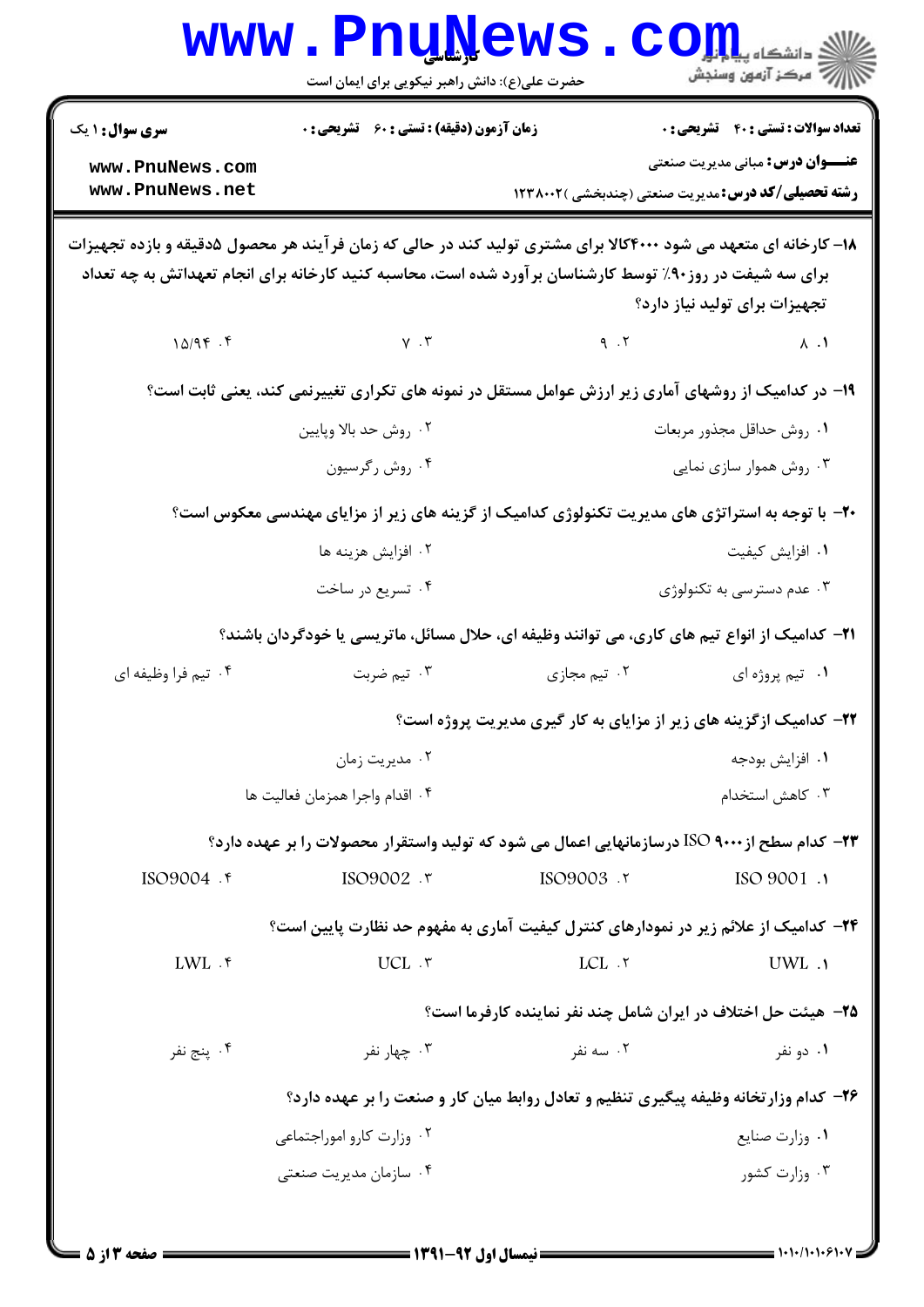| <b>سری سوال : ۱ یک</b>             | <b>زمان آزمون (دقیقه) : تستی : 60 گشریحی : 0</b> |                                                                                                                  | <b>تعداد سوالات : تستی : 40 قشریحی : 0</b>                                                          |  |
|------------------------------------|--------------------------------------------------|------------------------------------------------------------------------------------------------------------------|-----------------------------------------------------------------------------------------------------|--|
| www.PnuNews.com<br>www.PnuNews.net |                                                  |                                                                                                                  | <b>عنـــوان درس:</b> مبانی مدیریت صنعتی<br><b>رشته تحصیلی/کد درس:</b> مدیریت صنعتی (چندبخشی )۲۳۸۰۰۲ |  |
|                                    |                                                  | ۲۷– در کدامیک از مراحل توسعه صنعتی شدن جوامع، سرمایه گذاری زیربنا و بسترساز صنعت افزایش می یابد؟                 |                                                                                                     |  |
|                                    | ۰۲ خود اتکایی                                    |                                                                                                                  | ۰۱ تولید سنتی                                                                                       |  |
|                                    | ۰۴ مرحله تغیر(سنتی به نوین)                      |                                                                                                                  | ۰۳ تولید انبوه                                                                                      |  |
|                                    |                                                  | ۲۸- در تقسیم بندی جوامع،کدامیک بر فعالیت های کشاورزی و دهقانی متکی است؟                                          |                                                                                                     |  |
| ۰۴ جوامع جهان دوم                  | ۰۳ جوامع درحال گذر                               | ۰۲ جوامع مدرن                                                                                                    | ٠١. جوامع سنتي                                                                                      |  |
|                                    |                                                  | ۲۹- در کدامیک از مهارتهای کار آفرینان موفق اعتماد به نفس و میل به ایثار برای به ثمر رسیدن کسب و کار دیده می شود؟ |                                                                                                     |  |
|                                    | ۰۲ مهارتهای ارتباطات                             |                                                                                                                  | ۰۱ مهارتهای چند فرهنگی                                                                              |  |
|                                    | ۰۴ مهارتهای خود مدیریتی                          |                                                                                                                  | ۰۳ مهارتهای کار تیمی                                                                                |  |
|                                    |                                                  | ۳۰– کدامیک ازگزینه های زیر بیانگر تغییر وتحولات اساسی و بنیادی در اندیشه، نگرش، تفکر ،فرهنگ ومدیریت ،طراحی       |                                                                                                     |  |
|                                    |                                                  | ساختار شغل ،روش ها و فرآیند های تولید و عملیات جهت حذف معایب و اصلاح انقلابی است ؟                               |                                                                                                     |  |
| ۰۴ مدیریت کیفیت جامع               | ۰۳ مهندسی مجدد                                   | ۰۲ مهندسی ارزش                                                                                                   | ٠١. توليد ناب                                                                                       |  |
|                                    |                                                  | <b>۳۱</b> - کدامیک ازگزینه های زیرجزءویژگی های مدیریت سنتی است؟                                                  |                                                                                                     |  |
|                                    | ۰۲ تفکرچند بعدی                                  |                                                                                                                  | ۰۱ برنامه ریزی بلندمدت                                                                              |  |
|                                    | ۰۴ آینده نگر                                     |                                                                                                                  | ۰۳ تمرکز گرا                                                                                        |  |
|                                    |                                                  |                                                                                                                  | ۳۲- کدام گزینه ازموارد توافق درباره استراتژی است؟                                                   |  |
|                                    | ۰۲ محتوای استراتژی ساده است                      |                                                                                                                  | ۰۱ استراتژی بر وضعیت کلی سازمان اثر ندارد                                                           |  |
|                                    | ۰۴ استراتژی صرفا آگاهانه است                     | ۰۳ استراتژی منحصربه سطحی خاص ازسازمان نیست                                                                       |                                                                                                     |  |
|                                    |                                                  | ۳۳- چند درصد ازهزینه های تولیدی شرکت تویوتا به بخش تحقیق وتوسعه اختصاص دارد؟                                     |                                                                                                     |  |
|                                    | ۰۲ ۱۶ ۴۲درصد                                     | ١. ١۴۶/۴۶درصد                                                                                                    |                                                                                                     |  |
|                                    | ۰۴ کادرصد                                        |                                                                                                                  | ۰۳ ۵/۰ درصد                                                                                         |  |
|                                    |                                                  | ۳۴- آن مقدار ازظرفیت تولیدی کارخانه که در تولید استفاده نمی شود چه نام دارد ؟                                    |                                                                                                     |  |
|                                    | ۰۲ زباله تولید                                   |                                                                                                                  | ۰۱ مدیریت خاموش                                                                                     |  |
|                                    | ۰۴ کارخانه پنهان                                 |                                                                                                                  | ۰۳ کارخانه خاموش                                                                                    |  |